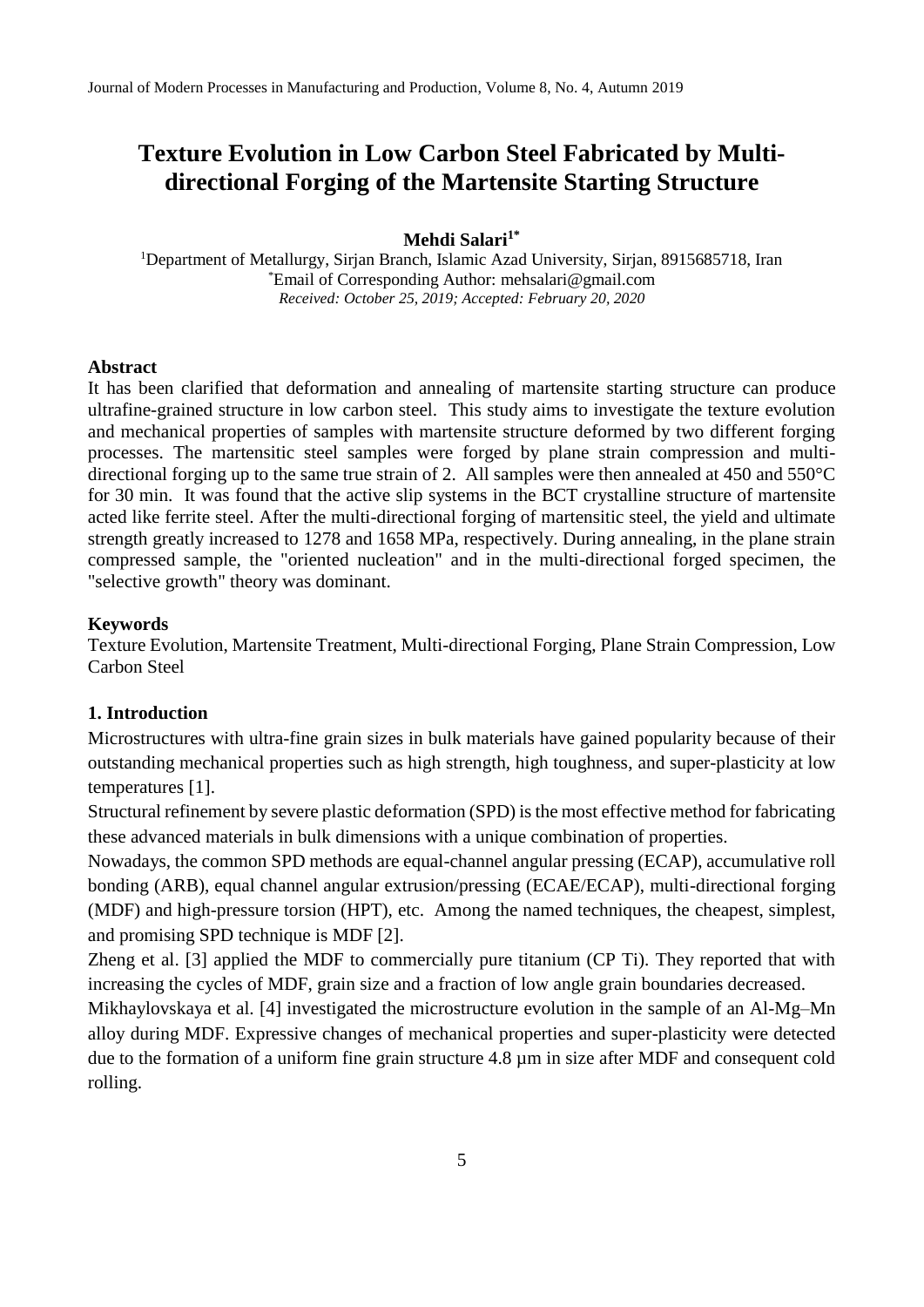Texture Evolution in Low Carbon Steel Fabricated by Multi-directional Forging of the Martensite Starting…, pp. 5-15

Jiang et al. [5] examined the effect of changing cumulative strains on M50NiL steel during MDF. They reported that the mean grain size decreased to 1 um at an aggregate strain of 7.2 and new small grains were nucleated at grain boundaries via dynamic recrystallization.

Kishchik et al. [6] studied the effect of MDF on the microstructure change of a conventional Al-Mg alloy in the strain range of 1.5 to 6.0, and in the temperature range of 200 to 500 °C. They produced a homogeneous grain structure with an average grain size of 5  $\mu$ m by SPD treatment, including MDF followed by 50% cold rolling and annealing at 450 °C for 30 min.

The other methods of producing ultra-fine grain structures consist of advanced thermo-mechanical processing, Such as martensite treatment that includes quenching, cold rolling of martensite and final annealing.

Hosseini et al. [7] clarified that rolling or plane strain compression (PSC) and annealing of martensite starting structure can produce nano/ultrafine-grained ferrite in low carbon steel. In their results, fully equiaxed grains, achieved from the martensite cell blocks during the annealing at 500°C for sufficient time lengths.

Dastur et al. [8] concluded that an increase in nucleation sites through quenching and fragmentation of the obtained martensite laths during plastic deformation is the basis of grain refinement in the martensite treatment method. Yuan et al. [9] conducted a study of martensite treatment to low-carbon steel. They reported that the average ferrite size was 132 nm and the tensile strength was 978.1 MPa in a specimen with a reduction of 70% in thickness.

Despite much experimental research performed to explain the simple deformation of martensite, SPD of martensitic steel and subsequent annealing, remain unclear. In the present work, two martensites starting steel samples were severely deformed by the multi-directional forging and for a better investigation about the thermo-mechanical process, the texture evolution and mechanical properties were introduced.

Furthermore, to compare texture and mechanical properties, two other martensitic steel samples were deformed by plane strain compression (PSC). In both deformation methods, a total true strain of 2 and the same annealing procedure were applied.

## **2. Material and Methods**

# *2.1. The Martensite Treatment*

The material used in this study was commercial plain low-carbon steel whose chemical composition (in wt %) was Fe - 0.15%C- 0.64%Mn- 0.12%Si-0.05%Cu- 0.015%S - 0.013%P. The initial samples for MDF were rectangular cubes with a height of 50 mm and a base of  $40\times40$  mm<sup>2</sup>. The dimension of the plane strain compression samples was 50 (length)  $\times$  10 (width)  $\times$  4 (thickness) mm<sup>3</sup>. The sheets were austenitized at 1000°C for 30 min in a laboratory furnace followed by iced brine quenching to produce the martensitic structure. The quenched specimens were selected and their surface was prepared with cleaning, wire brushing with a stainless steel brush and degreasing an acetone bath.

In the MDF method, forging was repeated up to 10 cycles. In-plane strain compression, forging was applied to 10 passes. The schematic of the MDF process for one cycle is presented in Figure 1. In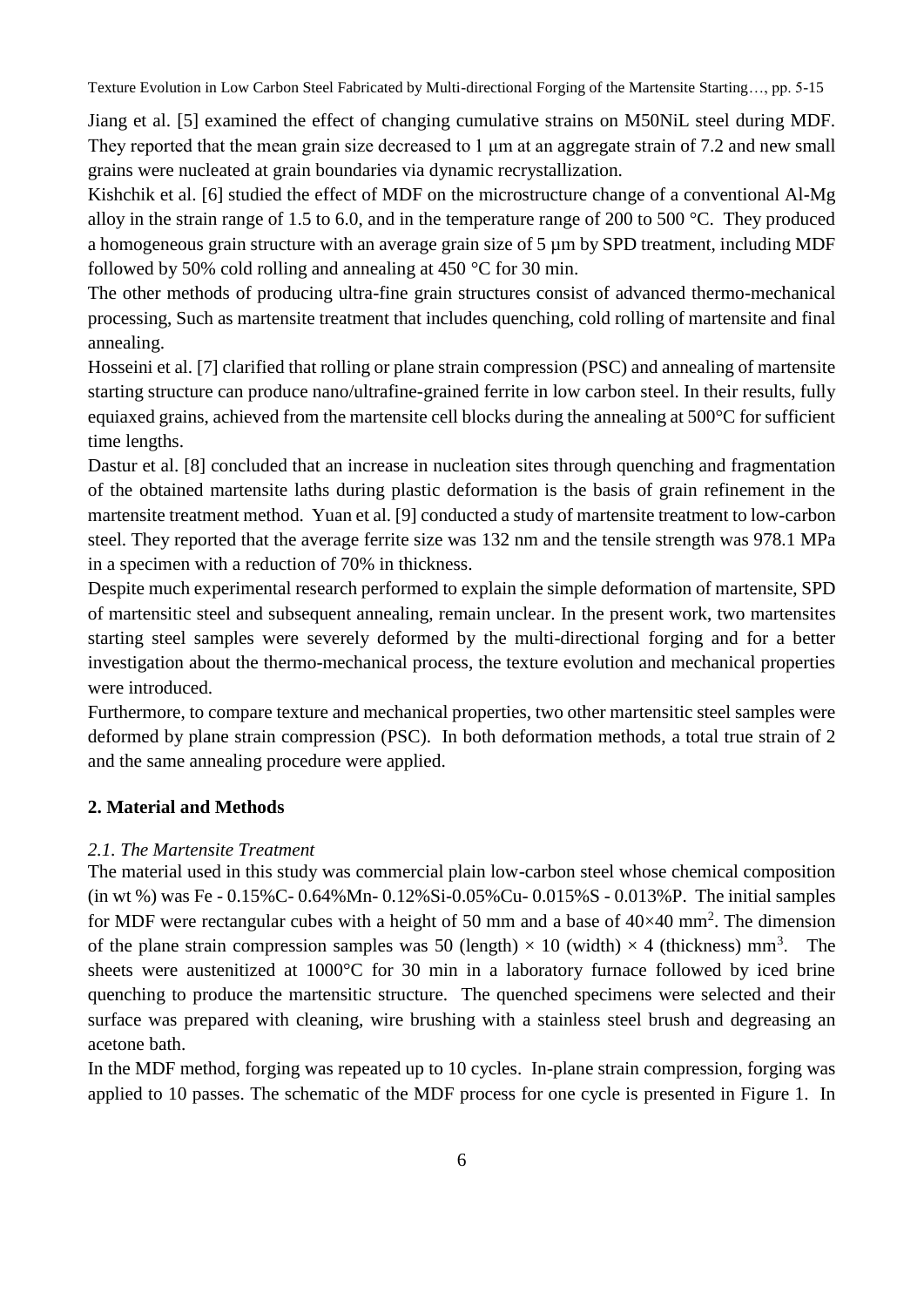both techniques, the total true strain of 2 was applied. Finally, forged samples were annealed at two temperatures (450  $\degree$ C and 550  $\degree$ C) for 30 min.



Figure1. Experimental system

#### *2.2. Characterizations*

The texture sample was prepared from the mid-section of the thickness of the sheets (longitudinal section) perpendicular to the TD cross-section. However, for this experiment, the specimens were mechanically polished in a solution containing 800 ml of acetic acid and 200 ml of HCl to prevent the residual stress from mechanical polishing remaining on the surface of the sheet. To measure the texture, X-ray diffraction method XRD (Philips X' Pert with Cu Kα anode) and Philips X'Pert software were used. The pole figures of (111), (200), (220) and (311) were prepared.

The textures of the fabricated specimens are discussed using the orientation distribution function (ODF). The ODFs were calculated with the X'pert texture software. The Bunge notation, in which the crystal rotations are described by three Euler angles,  $\phi_1$ ,  $\phi$ , and  $\phi_2$ , is employed. Because most of the texture components in steel can be seen in the section of  $\varphi_2 = 45^\circ$ , this section has been studied. The texture in this section is composed of two main orientation fibers: *α*-fiber (<110> parallel to RD of the sheet) and  $\gamma$  -fiber (<111> parallel to ND of the sheet) [10].

Micro-hardness testing was performed in the Vickers method at room temperature with a load of 300 g and a time duration of 10 seconds. Tensile tests were applied using a Santam tensile testing machine on samples prepared to conform to the JIS Z2201 standard, with a constant crosshead speed of 1 mm min<sup>-1</sup>. The above experimental sequence is summarized as a block scheme in Figure 2.



Figure2. One cycle of multi-directional forging (MDF) Schemes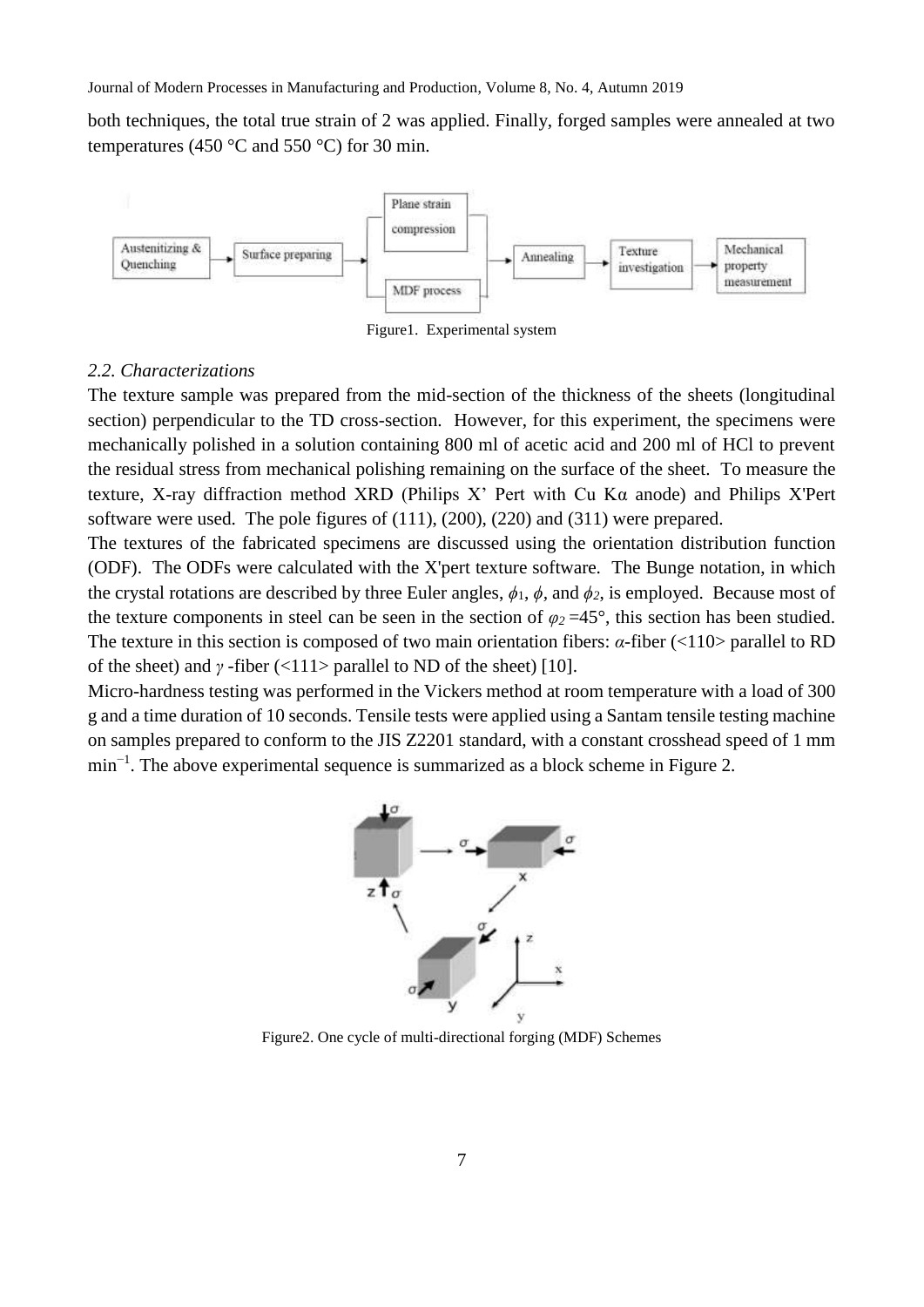Texture Evolution in Low Carbon Steel Fabricated by Multi-directional Forging of the Martensite Starting…, pp. 5-15

## **3. Results**

## *3.1 Texture evolution*

Figure 3, shows the textures ( $\varphi_2 = 45^\circ$  section of the ODFs) of plane strain compressed and MDFed specimens. In both forged specimens, a typical cold deformation texture is produced. This texture consists of two high-intensity *α*-fiber and *γ*-fiber. In both Figure 3a and b, a complete *γ*-fiber from  ${111}\times110>$  to  ${111}\times112>$  orientation and an incomplete fiber  $\alpha$  (between  ${001}\times110>$  and {111}<110> orientations) are observed.



(a) By plane strain compression and (b) MDF method

For a better comparison of orientations in the two forged samples, *α* and *γ* skeleton lines are illustrated in Figure 4. In both samples, the overall shape of the *α*-fiber is very similar, and only the intensity of their orientations varies.

As shown in Figure 4a, in both samples, strong peaks near the  $\{111\} < 110$  and  $\{112\} < 110$ components of  $\alpha$ -fiber occur. In-plane strain compressed sample, the intensity of  $\{110\}$  < 110> orientation is approximately 4 times the MDFed sample. In the *γ*-Fiber, in both specimens, the  ${111}\times112$  and  ${111}\times110$  orientations reach a maximum value. Of course, the intensity of these peaks is higher in the MDFed sample and the shape of the *γ*-fiber for plane strain compressed one is almost flat. After MDF, the intensity of {112}<110> orientation in the *α*-fiber has increased from 7 to 11 times the normal.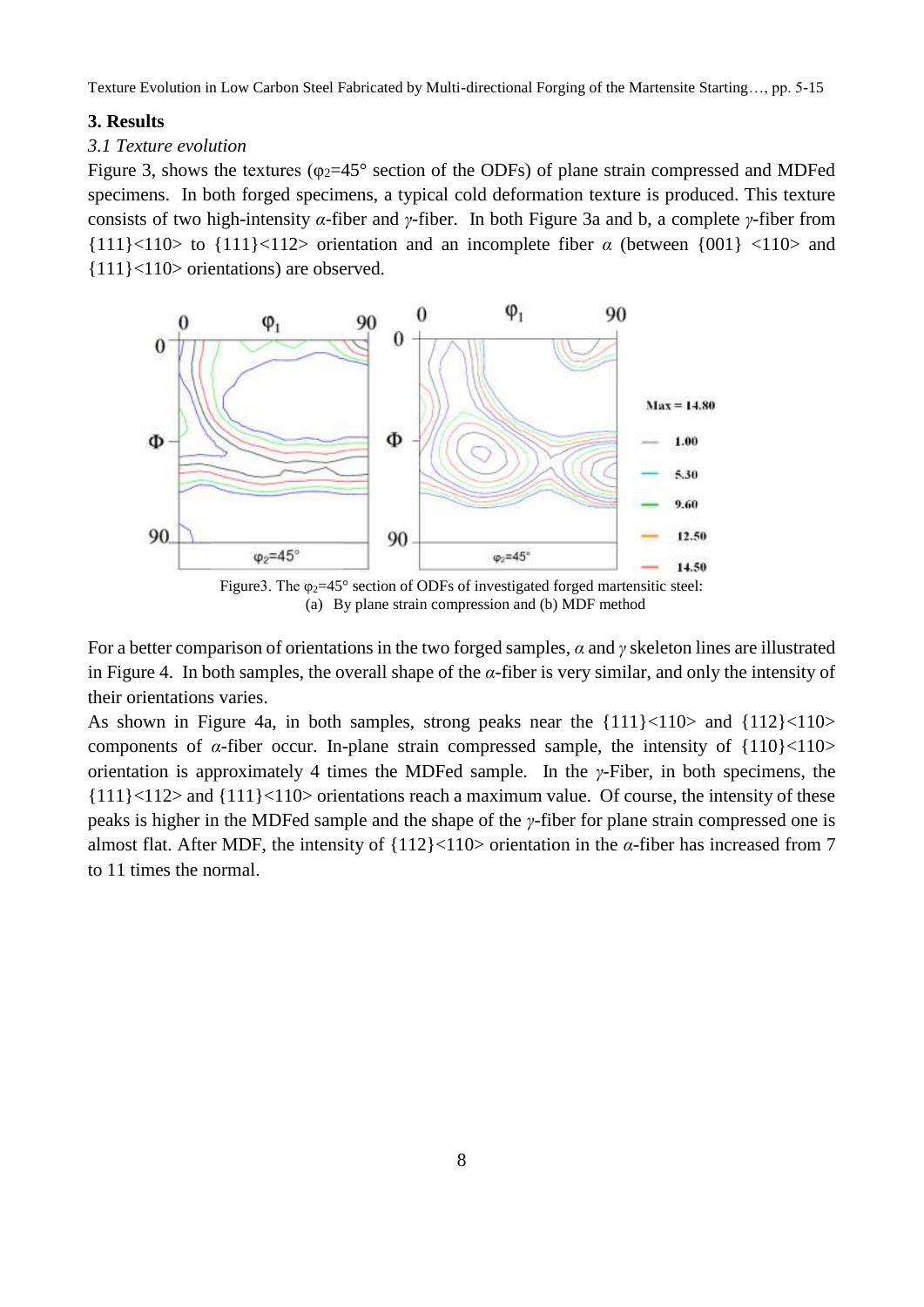Journal of Modern Processes in Manufacturing and Production, Volume 8, No. 4, Autumn 2019



Figure4. Intensity distributions along *α* and *γ*-fiber texture of the plane strain compressed (PSC) and MDFed martensitic steel

In Figure 5, changes in component density for forged and tempered samples at 450 °C and 550 °C are given. In all ones, in Figures 5a - c, the *γ*-fiber is observed, but in Figure 5d, this fiber is faded. Instead, the *α*-fiber is only intense in Figure 5d, and in the rest of the samples, it almost disappears. In other words, in the MDFed specimen, after tempering at 550 °C, the *γ*-fiber has completely disappeared, and instead, the *α*-fiber and the rotated cube component have been reinforced (Figures 5b and d).

Figure 6, shows the intensity distributions along the *α*-fiber and *γ*-fiber determined from the ODFs of the forged and annealed samples. In Figure 6a, it is observed that by annealing at 450 °C, the intensity of the component {111}<110> was reduced and added to the components {111}<123> and {111}<112>.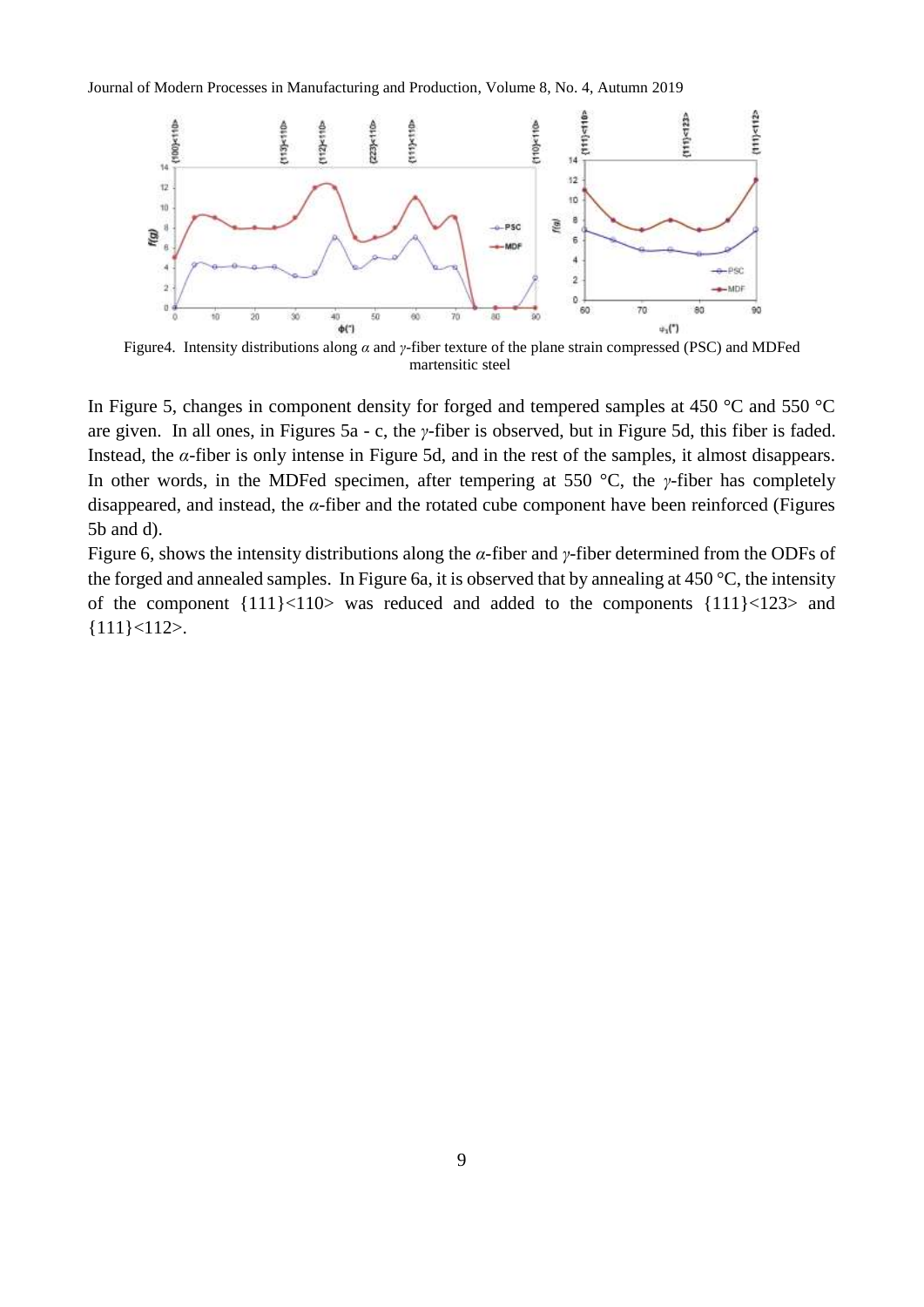

Figure5. The *φ2*=45° section of ODFs of annealed steels after a) plane strain compression and b) MDF at 450 °C for 30 min, c) Plane strain compression and d) MDF at 550 °C for 30 min

By comparing the intensity of the texture components in the two forged samples after annealing at 550 °C in Figure 6b, it can be concluded that the *γ*-fiber is more intense in the plane strain compressed one. Of course, compared to the as-forged mode (Figure4), the intensity of the *γ*-fiber is reduced. But the named fiber has almost disappeared after MDF and annealing at this temperature. In the *α*fiber, the intensity of the components of {110}<110> and {111}<110> was reduced to zero, but the intensity of the component {100}<110> was roughly tripled, compared to the forged state (Figure 6).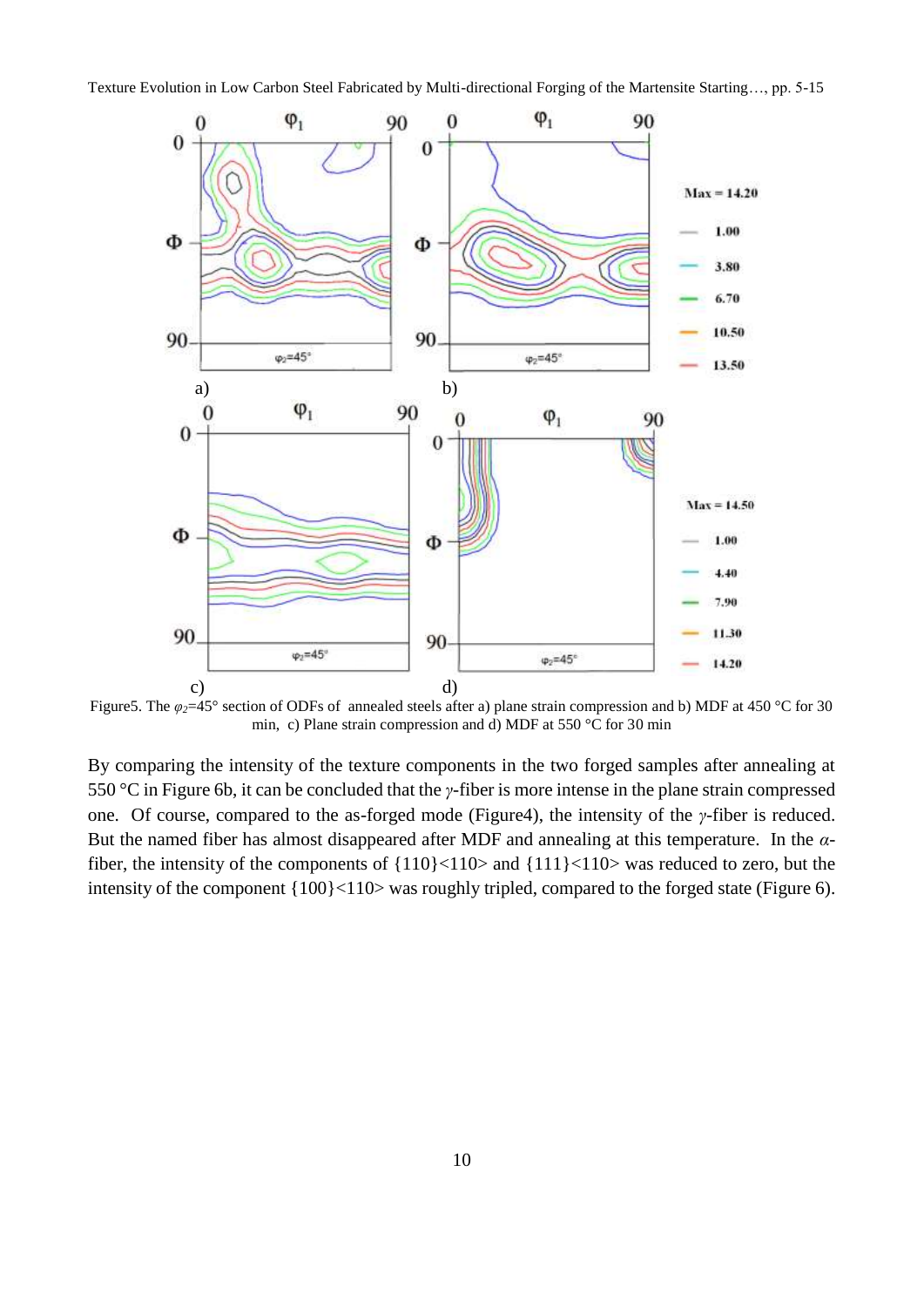

Figure6. Intensity distributions along *α* and *γ*-fibers of the plane strain compressed and MDF samples after annealing at (a) 450 °C and (b) 550 °C

#### *3.2 Mechanical properties*

Figure 7 shows the hardness, yield stress (YS) and ultimate tensile stress (UTS) in the received, quenched, deformed and annealed specimens. It can be seen that maximum hardness was observed MDFed specimen (382 HV), which was 2.4 higher than that of initial steel (Figure 7a).

According to the results, after MDF, the yield and ultimate strength greatly increased to 1278 and 1658 MPa, respectively. Therefore, the YS was approximately 4 times higher than that of the asreceived steel, while it was 4.4 times higher for the UTS (Figure 7b). Generally, the hardness, YS, and UTS after PSC (conventional forging) are lower than MDFed martensite in the same strain level. Besides, after annealing of the MDFed specimens at 450°C for 30 min, the YS and UTS decreased to 748 and 1087 MPa, respectively. Thus, YS and UTS decreased with increasing annealing temperature. After annealing at 450 and 550°C for 30 min, YS and UTS in both PSC and MDFed samples decreased. But, the rate of strength decline in MDFed specimens was larger (Figure 7b and c).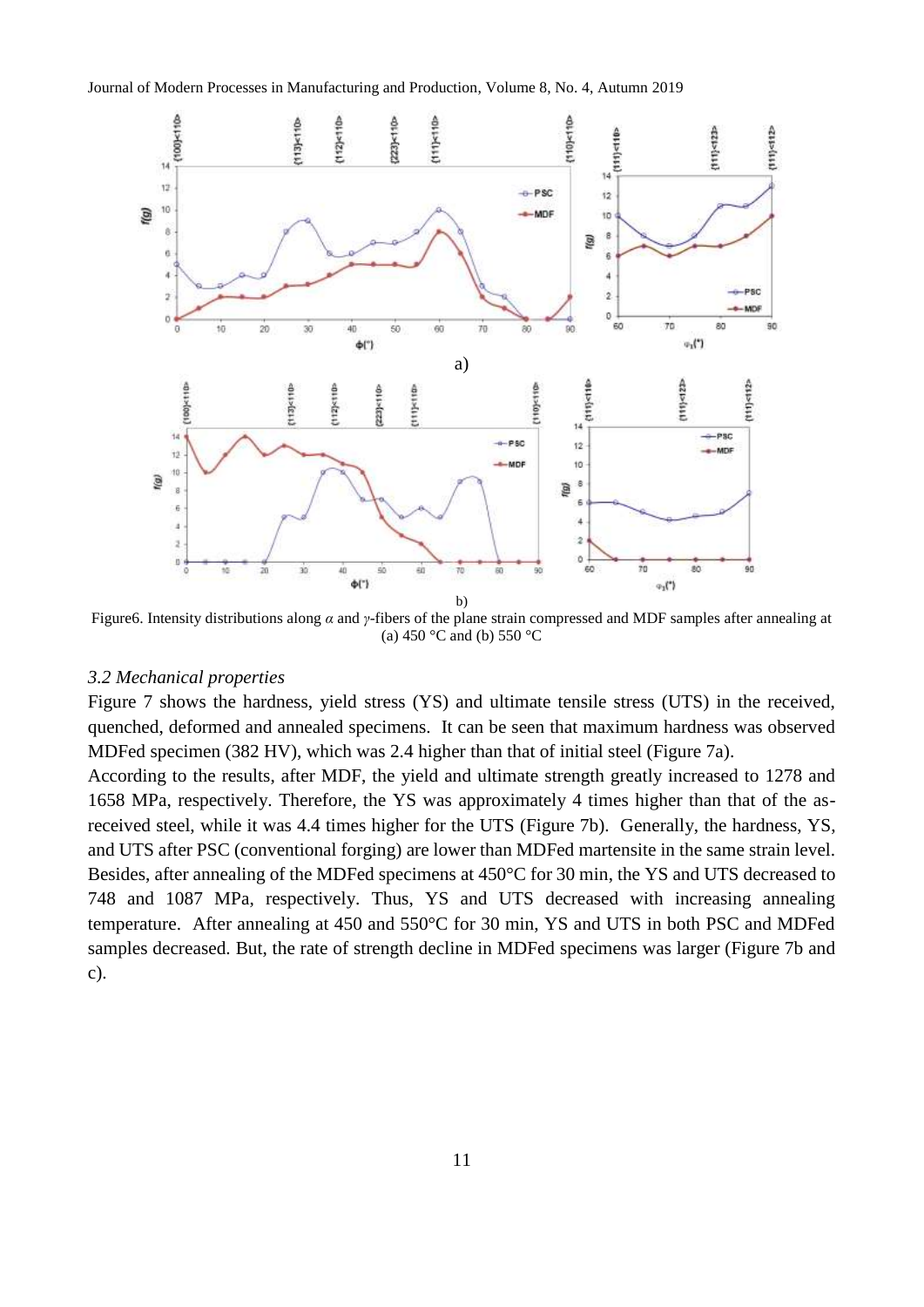

Figure 7. Hardness, YS, and UTS in as-received, as-quenched, deformed and annealed specimens for 30 min: a) Hardness (HV), b) YS (MPa) and c) UTS (MPa)

#### **4. Discussion**

#### *4.1 Texture evolution*

Formation of the deformation components in metals is the result of the slip and rotation of the crystalline network during deformation, and the easiest type of slip in the BCC metals occurs in the slip system  $\{hkl\}$  <111> [11]. In Figures 3 and 4, it can be seen that the dislocations slip in the plane {110} and direction of <111>, leads to strong {111} grains and reinforcement of *γ*-fiber. In other words, the active slip systems in BCT crystalline structure also acts in the same way with ferrite steel with the BCC structure.

The shear texture components in steel are:  $\{112\} < 110$ ,  $\{111\} < 110$  and  $\{111\} < 112$  which in the ODF of both sheets in Figures 3 and 4 are also relatively enhanced. These components are formed in shear bands [12]. It can be concluded that in the forged martensitic structure, deformation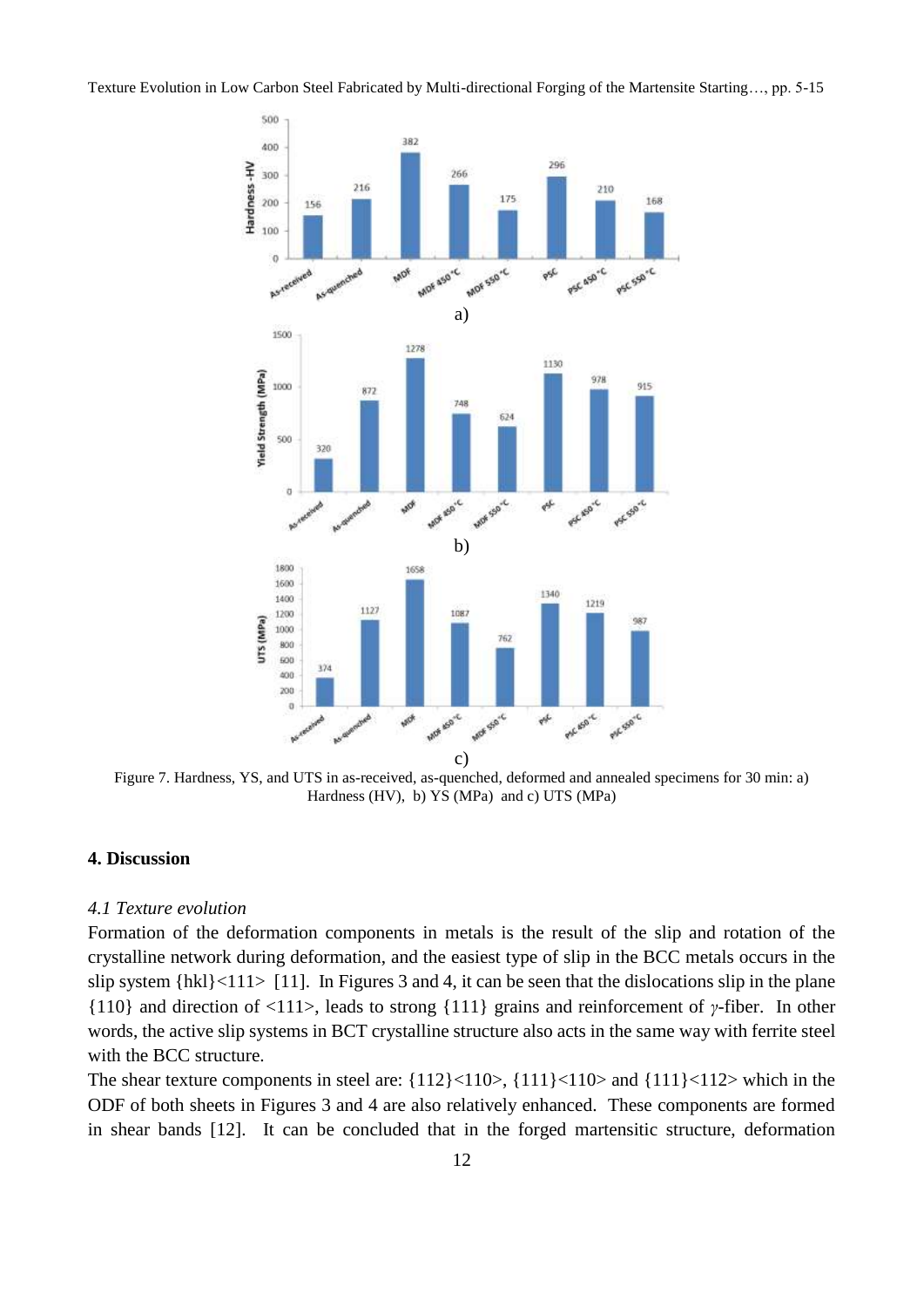inhomogeneities, such as shear and transitional bands, are widely distributed. High shear stress, stored elastic strain, and dislocation network between the layers of the MDFed sample reinforce most of the shear texture components (Figure 4).

In the plane strain compressed sample, annealing results in complete removal of the *α*-fiber and the intensity of the *γ*-fiber (Figure 5a and c). The reason for this great difference in the evolution of the textual components during the annealing is due to the difference in their forging behavior. MDF leads to the formation of high inhomogeneity and shear stress in the structure that is contributed to the development of *α*-fiber and cubic components. Around some of the microstructural inhomogeneities, such as deformation, shear, and transitional bands, are suitable for nucleation and growth during recrystallization [13].

After annealing the plane strain compressed specimen at 450 °C, odd components appear at the section of  $\varphi_2$ =45° (Figure 5a). These components are fiber elements {h11} <1/h, 1, 2> that lie along the parallel line of the fiber *α* with angle *φ* between 0 and 35° [10]. The presence of *α*-fiber and the high intensity of the rotated cubic component before annealing is necessary to form this fiber during recrystallization, which in the named case this condition was present (Figure 4).

In other words, the *γ*-fiber changes occur within itself and the overall shape remains constant. Namely, new grains {111} have been able to nucleate and grow with the use of the {111} grains, and forging components of the *γ*-fiber have been disappeared and recrystallization components have been produced.

As a result of Figure 6a, grains <111>//ND have nucleated and grown predominantly due to more suitable substitutes. To grow recrystallized nuclei, their boundary angle must be high with the deformation components [14]. The *γ*-fiber is a combination of two types of forging and recrystallization components with a high angle between them, so during the annealing, their forging components are swallowed by annealing components.

The reason for the reduction of the components of *γ*-fiber in the plane strain compressed sample and disappearing of these components in the MDFed sample after annealing at 550 °C (Figure 6b), can be attributed to the stored energy of the grains. The nucleus with higher stored energy has higher growth potential at lower temperatures. The stored energy of the various grain orientations decreases as the order of E {110} > E {111} > E {112} > E {100} [15].

Although the energy of the grains {110} is the greatest, their number is usually very small in the forged structure. Grains {100} are not usually consumed until the final stages of recrystallization. Grains {111} have a higher degree of nucleation and growth[11]. These grains, tolerate the highest strain during MDF and thus have a high energy content, and as a result, have a high driving force for recrystallization.

On the other hand, the misorientation angle of the neighboring points in the strained grains of  ${001}$  <110> is very low and about 4°. While the misorientation value for MDFed grains of {111}<110>, is high and 10° [11]. Due to the difference in the misorientation angle as well as the latent energy, the grains with the orientation of  ${111}\times110$  were consumed before the grains {100}<110> during annealing (Figure 5b). In Figure 5d, irregular growth in this sample is observed. The results showed that for each forging method, the mechanism of recrystallization and the development of texture is different. If in an example, the overall texture composition remains constant during recrystallization, the "oriented nucleation" mechanism is preferred, and in cases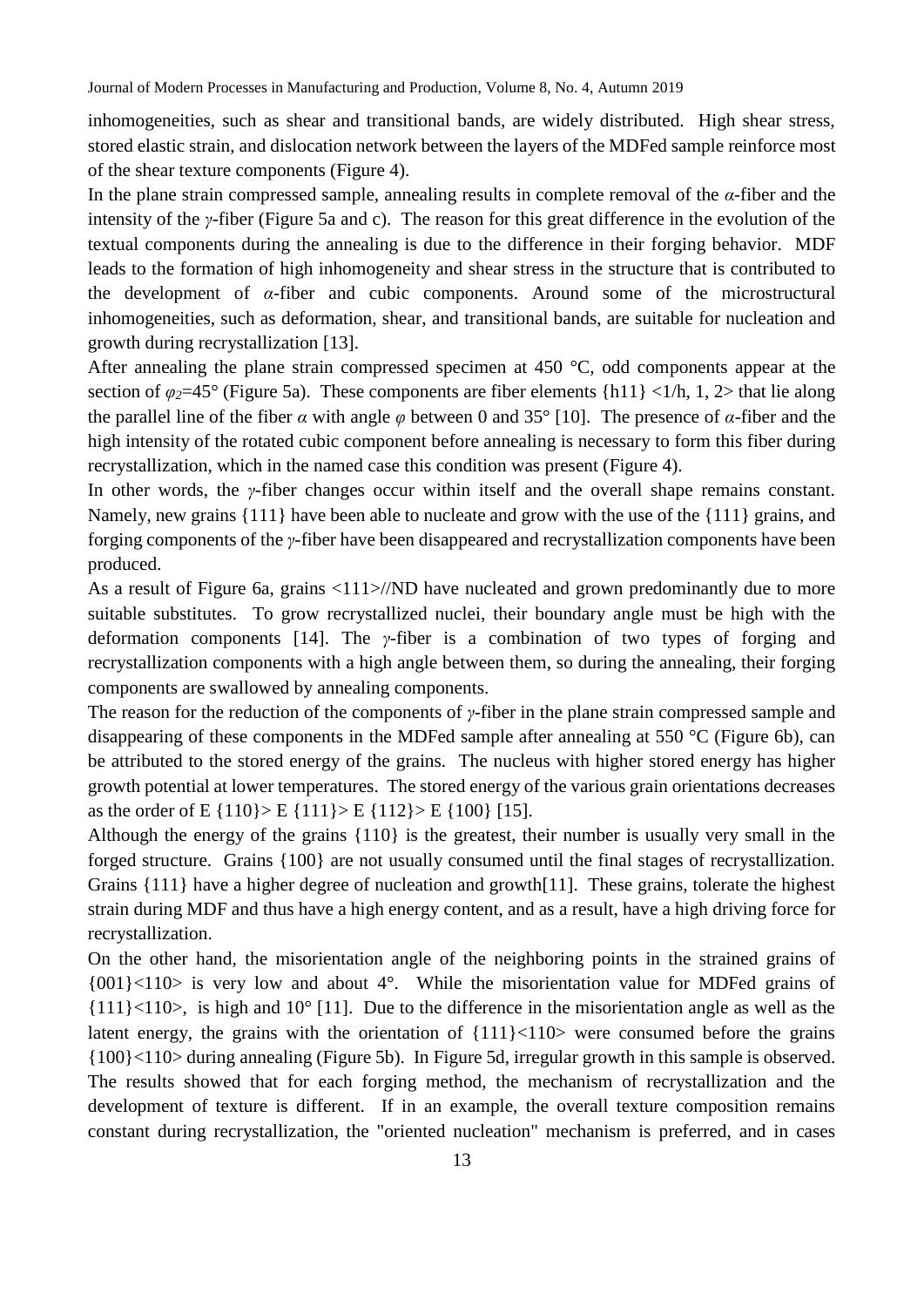Texture Evolution in Low Carbon Steel Fabricated by Multi-directional Forging of the Martensite Starting…, pp. 5-15

where the recrystallization eliminates the particular strong component and other components appear, "selective growth" has been the dominant mechanism [16].

# *4.2 Mechanical properties*

It is inferred from Figure 7 that higher strength of MDFed martensitic steel is attributed to the effect of severe plastic deformation which causes very fine and rotated martensite packets and high density of deformation in-homogeneities. Otherwise, reinforcement of the shear texture components in these specimens (Figure 4) results in strength improvement.

The decline of hardness with annealing temperature results from the martensite decomposition into ferrite and cementite, and grain coarsening. Larger rate of strength decline in MDFed specimens after annealing can be attributed to the existence of the higher stored energy. Thus, the rate of recrystallization and grain growth have been higher in these samples (Figure 7). This finding agrees with the reduction or disappearing of *γ*-fiber components in these samples after annealing at 450 and 550 °C (Figur 6).

# **5. Conclusion**

In this study, to prove the effect of MDF on the final texture and mechanical properties, the PSC and MDFed martensitic steel were investigated in the same conditions. Main conclusions drawn were as follows:

- The active slip systems in the BCT crystalline structure of martensite acted so with ferrite steel with BCC structure. In previous researches, this issue has not been adequately addressed.
- In the PSCed specimens, since the components of  $\alpha$ -fiber and *γ*-fiber were constant during recrystallization, the "oriented nucleation" theory was dominant during recrystallization.
- A basic change in the fibers during the annealing of the MDFed specimens indicated that it had precedence over the "selective growth".
- After MDF, the yield and ultimate strength of samples greatly increased to 1278 and 1658 MPa, respectively. Achieving these amounts of strength in low carbon steel has been challenging in related researches.
- The main reason for the higher rate of strength decline in MDFed samples after annealing was the presence of a higher density of dislocation and stored energy. This finding agrees with the reduction or disappearing of *γ*-fiber components in these samples after annealing.

# **6. References**

- [1] Berecz, T. P., Jenei, A., Csore, J., Labar, J. and Gubicza, P. 2016. Determination of dislocation density by electron backscatter diffraction and X-ray line profile analysis in ferrous lath martensite. Materials Characterization. 113: 117-204.
- [2] Dastur, P., Zarei-Hanzaki, A., Pishbin M. H., Moallemi M. and Abedi H. R. 2017. Transformation and twinning induced plasticity in an advanced high Mn austenitic steel processed by martensite reversion treatment. Materials Science and Engineering: A. 696: 511-518.